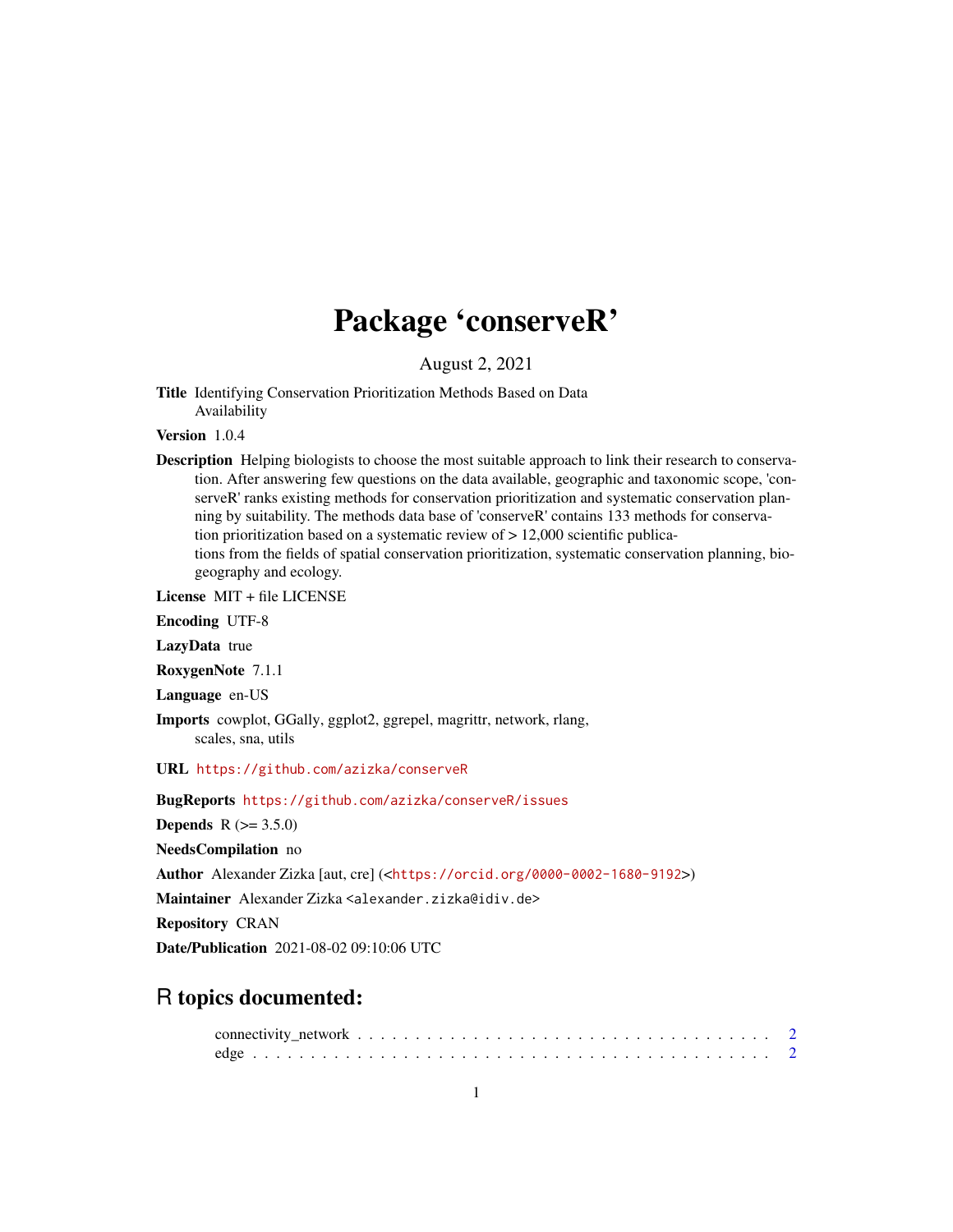#### <span id="page-1-0"></span> $2$  edge  $\neq$  edge  $\neq$  edge  $\neq$  edge  $\neq$  edge  $\neq$  edge  $\neq$  edge  $\neq$  edge  $\neq$

connectivity\_network *connectivity\_network A bipartite network of methods included in the conserveR package linked by shared cited references. Used for visualization in* [map\\_selection](#page-3-1)

#### Description

connectivity\_network A bipartite network of methods included in the conserveR package linked by shared cited references. Used for visualization in [map\\_selection](#page-3-1)

#### Usage

connectivity\_network

#### Format

An object of class network of length 5.

| edge | edge An example dataset of the output of find_method. Conserva-          |
|------|--------------------------------------------------------------------------|
|      | tion prioritization methods prioritized by fit to an example set of data |
|      | <i>requirements.</i>                                                     |

#### Description

edge An example dataset of the output of [find\\_method](#page-2-1). Conservation prioritization methods prioritized by fit to an example set of data requirements.

#### Usage

edge

#### Format

An object of class data. frame with 134 rows and 9 columns.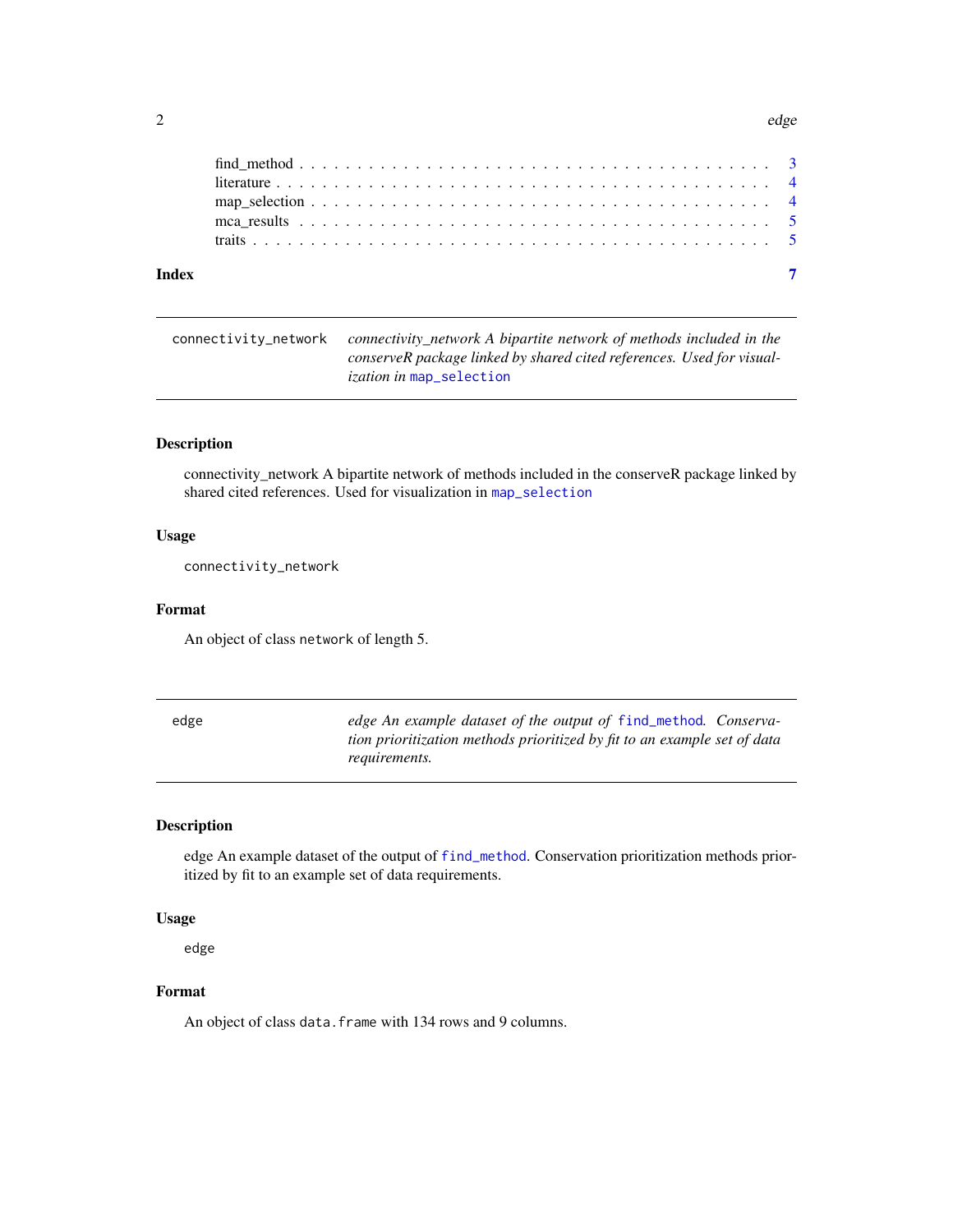<span id="page-2-1"></span><span id="page-2-0"></span>

#### Description

Identifies suitable methods for conservation prioritization based on a user dialogue on conservation targets and data availability.

#### Usage

find\_method(ranking = "both", weights = NULL)

#### Arguments

| ranking | character string. The methods used for ranking the methods. See details. One     |
|---------|----------------------------------------------------------------------------------|
|         | of "both", "strict", "inclusive". Default = "both".                              |
| weights | named list. Provide numeric values to weight questions differently. See details. |

#### Details

Based on the ranking argument, the conservation prioritization methods in the database are ranked according to the user-provided information. If ranking = "strict" methods receive one point for each full agreement with user reply (yes and no), if ranking = "inclusive", methods get one point when they include a feature confirmed by the user (but non for not including it). This means that ranking = "inclusive" will likely return more general methods that can include many different types of data and perspectives. If ranking = "both", methods are first ranked as in strict and then equal ranks split by the inclusive ranking.

The weight argument allows to change the weighting of individual questions relative to the others. The names of the list follow names (traits), from "scale" (for question 1) to "includes simulation" (for question 17). The weights may include any numbers of questions. See examples

#### Value

a data.frame containing potentially suitable spatial conservation prioritization methods order by goodness of fit according to the user-selected algorithm (best fit on top). Furthermore prints the three most suitable methods to screen.

#### Examples

```
## Not run:
find_method()
#double weight to question 3 and 15
find\_method(weights = list(phylogeny = 2, vulnerable = 2))## End(Not run)
```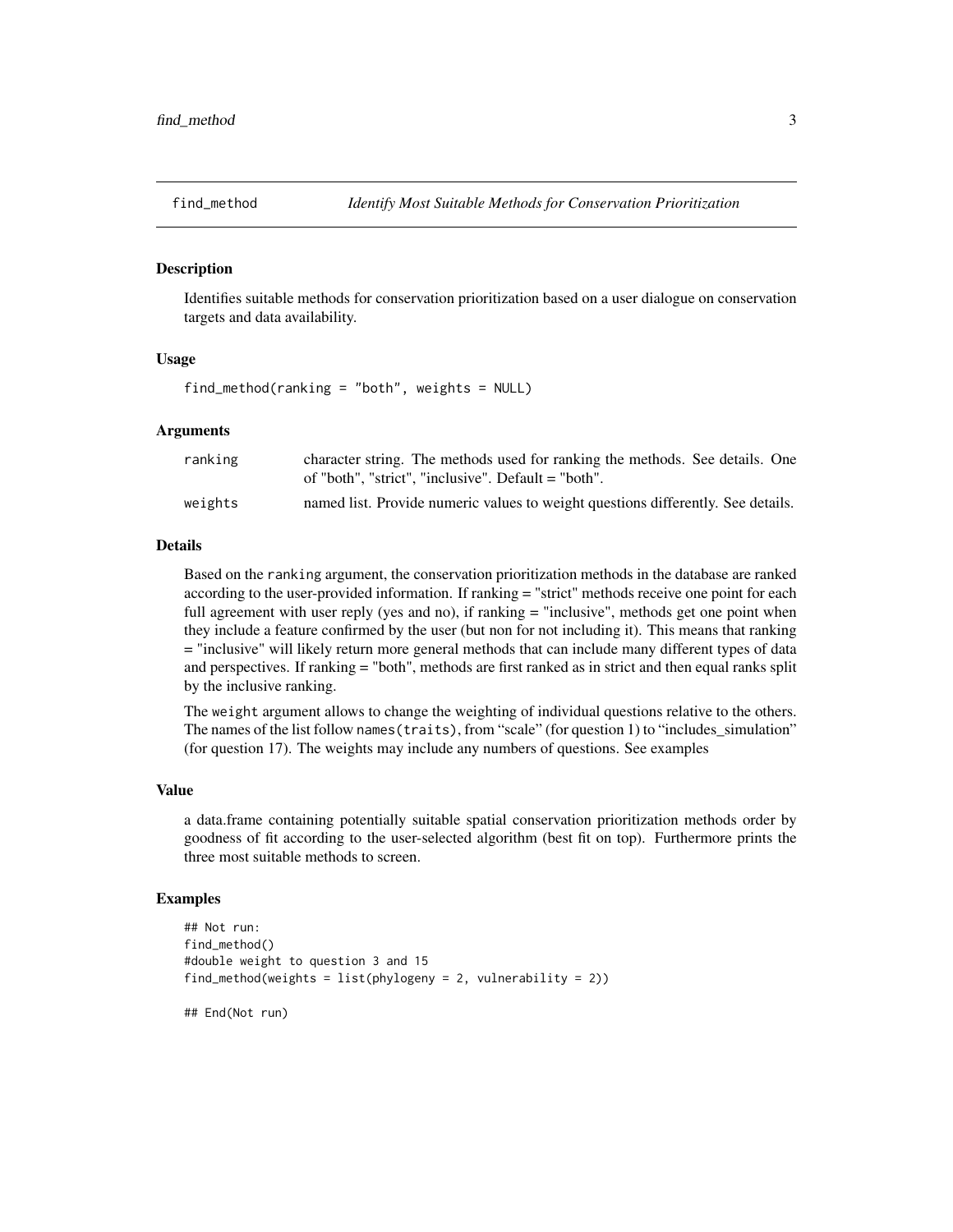<span id="page-3-2"></span><span id="page-3-0"></span>literature *Literature*

#### Description

Literature references for all conservation prioritization methods listed in [traits](#page-4-1), in bib2format.

#### Usage

literature

#### Format

An object of class tbl\_df (inherits from tbl, data.frame) with 134 rows and 43 columns.

<span id="page-3-1"></span>map\_selection *Map Selected Methods to Context*

#### Description

Maps methods selected with [find\\_method](#page-2-1) to the trait space and/or citation network of methods included in conserveR, to identify further similar methods.

#### Usage

 $map\_selection(x, num = 3, type = "both")$ 

#### Arguments

| X    | data.frame. As produced by find_method.                                                                                                                                              |
|------|--------------------------------------------------------------------------------------------------------------------------------------------------------------------------------------|
| num  | numerical. The number of top ranking methods to highlight.                                                                                                                           |
| type | character. The type of plot, either "mca" for the results of a multiple correspon-<br>dence analyses of the trait space, "citation" for the citation network, or "both"<br>for both. |

#### Value

a plot highlighting the position of the best fitting methods in the context of all conservation prioritization methods included in the package. Includes two subplots

- 1. a multidimensional trait space resulting from a multiple correspondence analysis,
- 2. a citation network linking different methods by shred scientific publications.

#### Examples

data(edge) map\_selection(edge)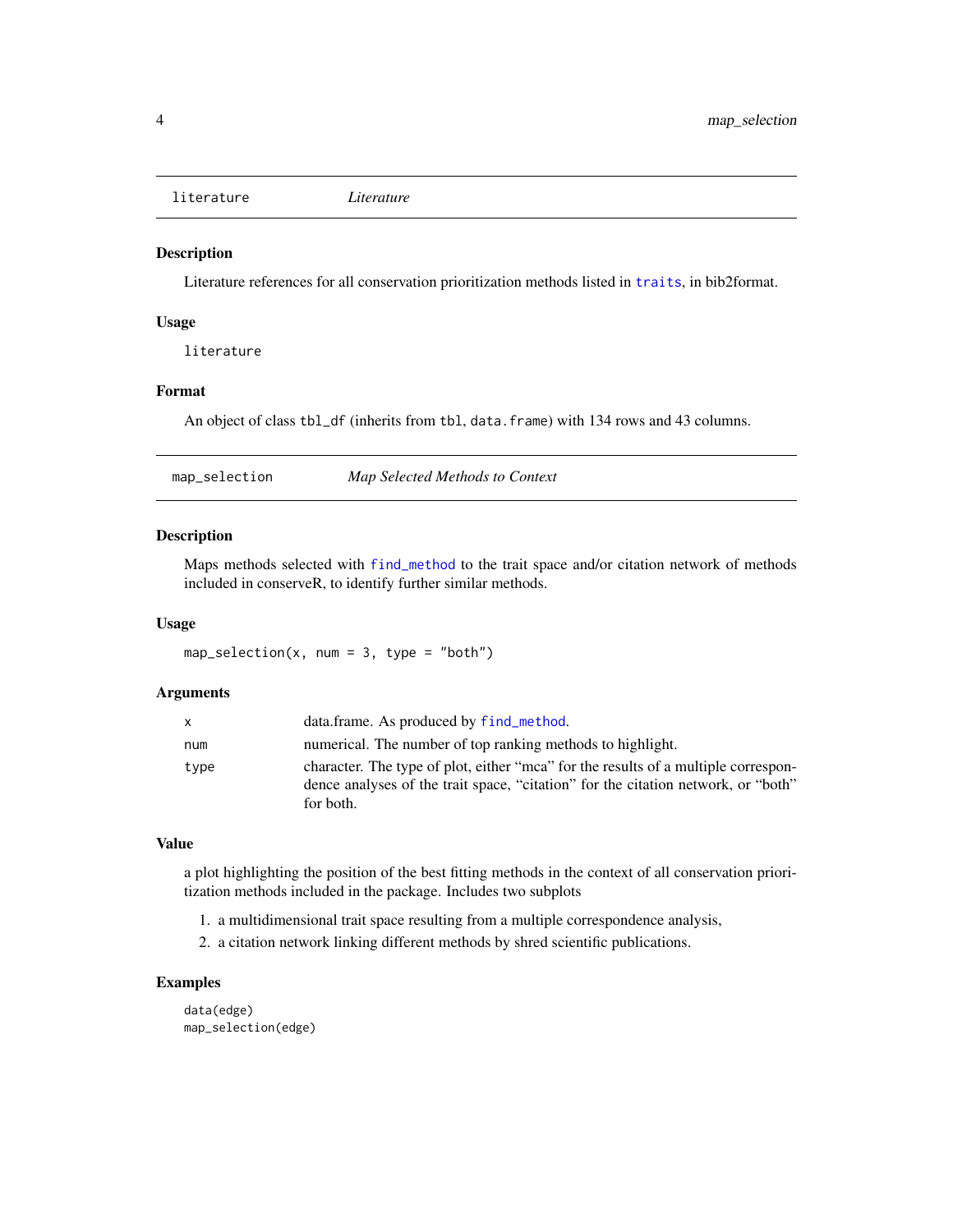<span id="page-4-0"></span>mca\_results *mca\_results*

#### Description

Results of a multiple correspondence analysis of all methods included in the conserveR package based on the [traits](#page-4-1) data set. Used for visualization in [map\\_selection](#page-3-1).

#### Usage

mca\_results

#### Format

An object of class tbl\_df (inherits from tbl, data.frame) with 134 rows and 7 columns.

<span id="page-4-1"></span>

#### Description

The dataset of conservation prioritization methods for relevant for macro-evolution and macroecology including information on data needs, "method traits" and met-data

#### Usage

traits

#### Format

A data frame with thirty-one variables:

author The last name of the first author.

year The publication year.

- acronym The acronym of the method as suggested by the authors, or a custom one if there was none available
- method\_name The full name of the method as suggested by the authors.

#### scale

- scalability A qualitative assessment how scalable the methods are to large-scale analyses with hundreds of species or global extent.
- implementation\_standard How is the method implemented/how can it be used by people, i.e. a software or similar that anyone that would like to use the method could use. "none" if no implementation exists.

target The target of the method. Either "species" or "area".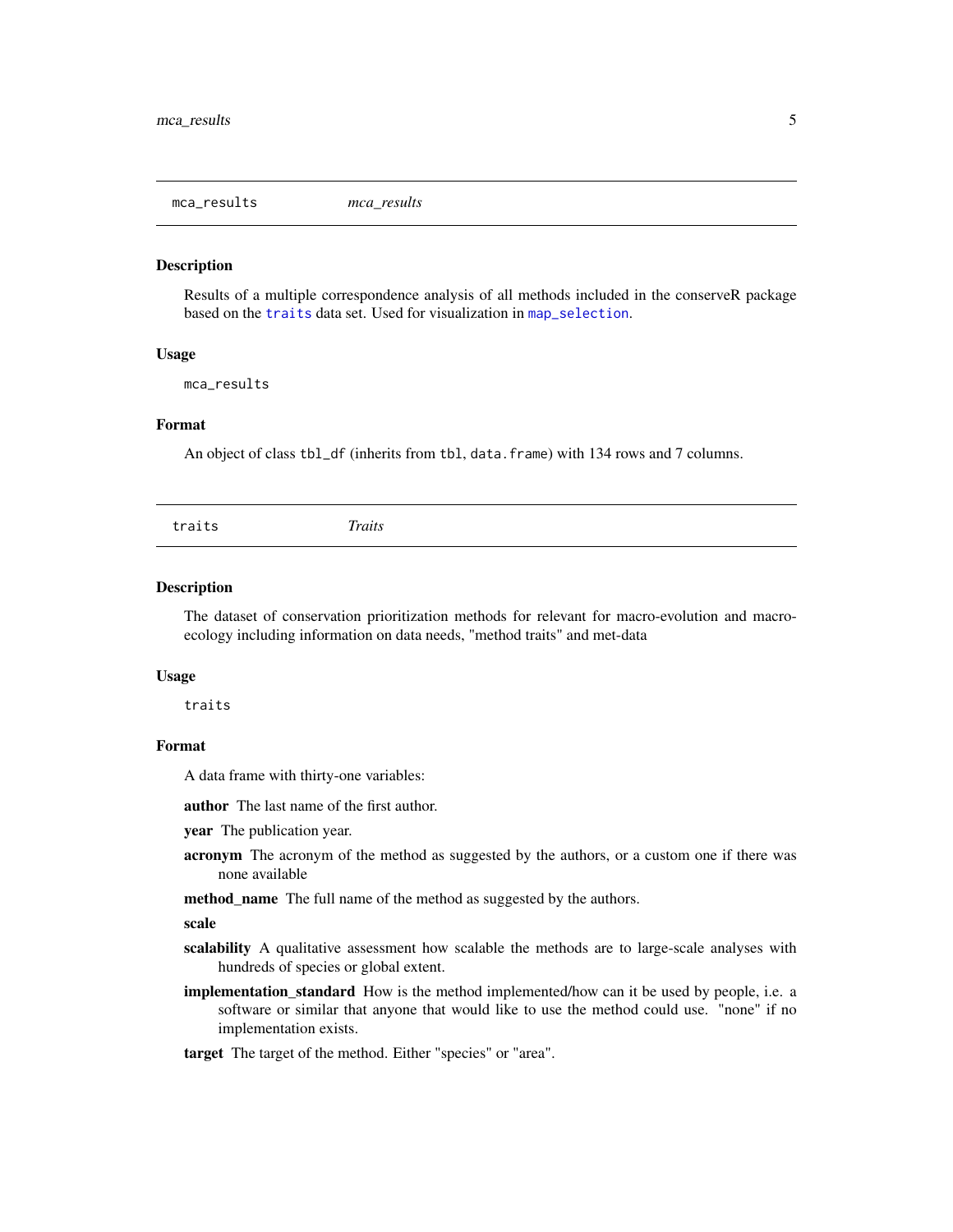<span id="page-5-0"></span>scope\_terrestrial Can the method be applied to terrestrial species/systems?  $1 = yes$ ,  $0 = no$ .

scope\_marine Can the method be applied to marine species/systems?  $1 = yes$ ,  $0 = no$ .

scope\_limnic Can the method be applied to limnic species/systems?  $1 = yes$ ,  $0 = no$ 

- phylogeny Does the method include evolutionary aspects (i.e. does it at any point use a phylogeny as input) to prioritize conservation efforts?  $1 = yes$ ,  $0 = no$ .
- distribution Does the method include distribution aspects of species (i.e. any type of distribution information as input, e.g. species ranges, grid-cell occupancy or occurrence records) to prioritize conservation?  $1 = yes$ ,  $0 = no$ .
- functional Does the method include functional aspects of species (i.e. functional traits as input data) to prioritize conservation?  $1 = yes$ ,  $0 = no$ .
- rarity Does the method include species' rarity or commonness (i.e. species abundances as input data) to prioritize conservation?  $1 = yes$ ,  $0 = no$ .
- **pop\_dynamics** Does the method include changes in species' population density through time?  $1 =$ yes,  $0 = no$ .
- genetics Does the method include genetic aspects (i.e. sequence data as input)? For example genetic diversity.  $1 = yes$ ,  $0 = no$ .
- ecosystem\_services Does the method include the importance of species or areas for ecosystem services to prioritize conservation?  $1 = yes$ ,  $0 = no$ .
- socio\_economic Does the method include socio-economic values of species or areas to prioritize conservation effort?  $1 = yes$ ,  $0 = no$ .
- landscape\_connectivity Does the method include landscape connectivity to prioritize conservation effort?  $1 = yes$ ,  $0 = no$ .
- land\_use Does the method include land use factors (i.e. land use data, for instance modeled or remotely sensed) for conservation prioritization?  $1 = yes$ ,  $0 = no$ .
- protected\_area Does the method include protected areas in some way to prioritize conservation effort?  $1 = yes$ ,  $0 = no$ .
- extinction\_risk Does the method include species extinction risk in any way (i.e. the International Union for the Conservation of Nature assessment categories as input data) for conservation prioritization?  $1 = yes$ ,  $0 = no$ .
- **environment** Does the method include environmental variables (e.g., modeled precipitation, species niche or worldclim data as input data)?
- vulnerability Does the method include assessments of the vulnerability of species or areas to specific threats, for instance pollution, hunting or logging?  $1 = yes$ ,  $0 = no$
- climate change Does the method include climate change as explicit factor for conservation prioritization?

includes\_simulation Does the method include the possibility to conduct simulations?

#### free\_text\_description

DOI/link The digital object identifier or link to a scientific publication.

ID The ID to link with the [literature](#page-3-2)

example\_taxon\_standard On which taxon was the method developed/tested?

example area standard In which area was the method developed/tested?